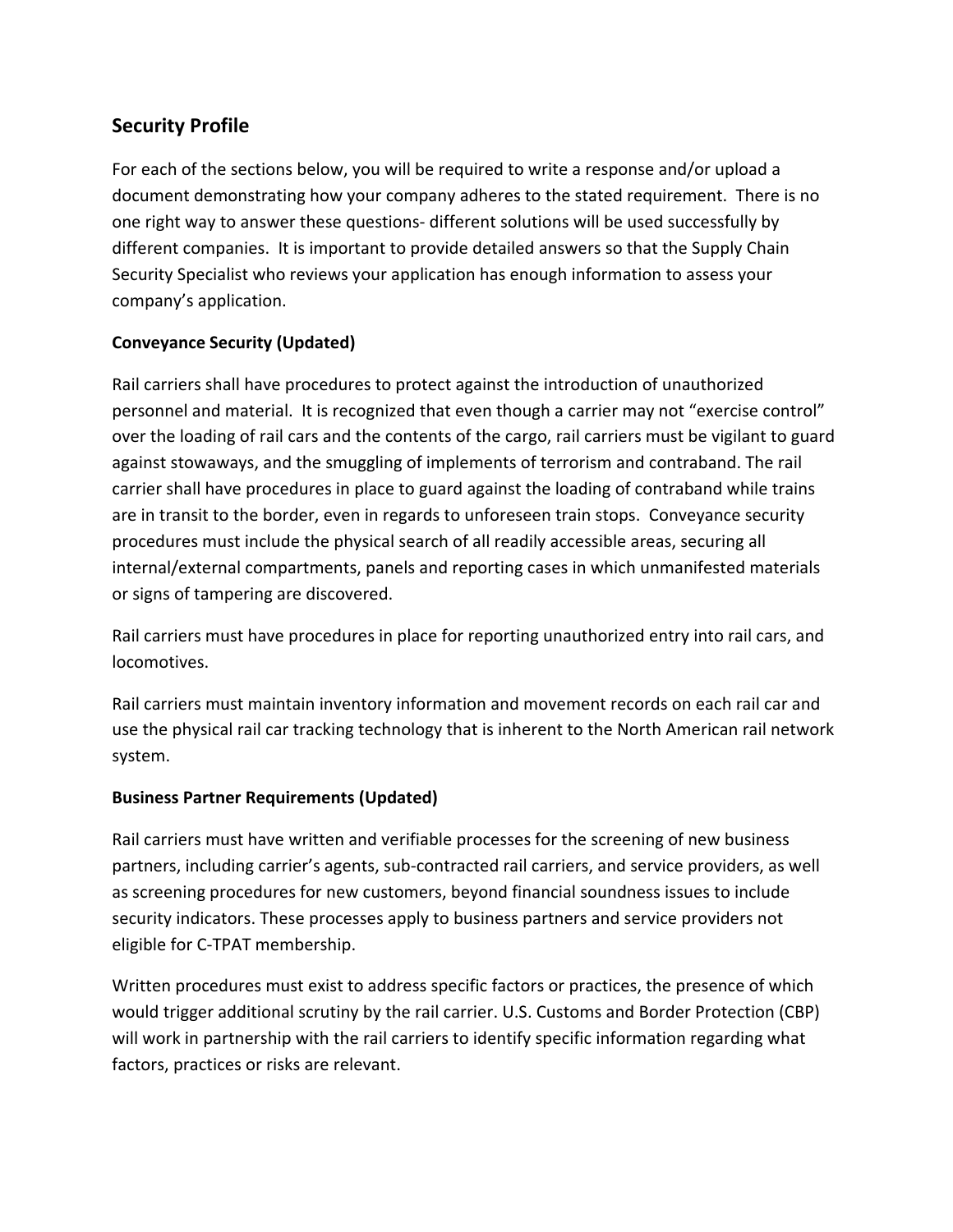For those business partners eligible for C-TPAT certification (importers, ports, terminals, brokers, consolidators, etc.) the Rail carrier must have documentation (e.g., C‐TPAT certificate, SVI number, etc.) indicating whether these business partners are or are not C‐TPAT certified. Non-C-TPAT business partners may be subject to additional scrutiny by the Rail carrier. Rail carriers should institute appropriate security procedures for their contract service providers.

Rail carriers have a common carrier responsibility for all cargo loaded aboard their rail cars, they must communicate the importance of security to their employees as a fundamental aspect of their security policies.

Rail carriers should strongly encourage that contract service providers and shippers commit to C‐TPAT security recommendations.

Rail carriers must conduct a comprehensive assessment of their security practices based upon the following C‐TPAT minimum‐security criteria. Click on the following link for guidance on conducting a risk assessment:

http://www.cbp.gov/xp/cgov/trade/cargo\_security/ctpat/supply\_chain/

## **Security Procedures, Point of Origin**

C‐TPAT Rail Carriers must ensure business partners develop security processes and procedures consistent with the C‐TPAT security guidelines to enhance the integrity of the shipment at point of origin. Periodic reviews of business partners' processes and facilities should be conducted based on risk and should maintain the security standards required by the Rail Carrier.

## **Security Procedures, Service Provider Screening and Selection Procedures**

The C‐TPAT Rail carrier should have documented service provider screening and selection procedures to screen the contracted service provider for validity, financial soundness, ability to meet contractual security requirements, and the ability to identify and correct security deficiencies as needed. Service Provider procedures should utilize a risk‐based process as determined by an internal management team.

## **Security Procedures, Customer Screening Procedures**

The C‐TPAT Rail Carrier should have documented procedures to screen prospective customers for validity, financial soundness, the ability of meeting contractual security requirements, and the ability to identify and correct security deficiencies as needed. Customer screening procedures should utilize a risk‐based process as determined by an internal management team.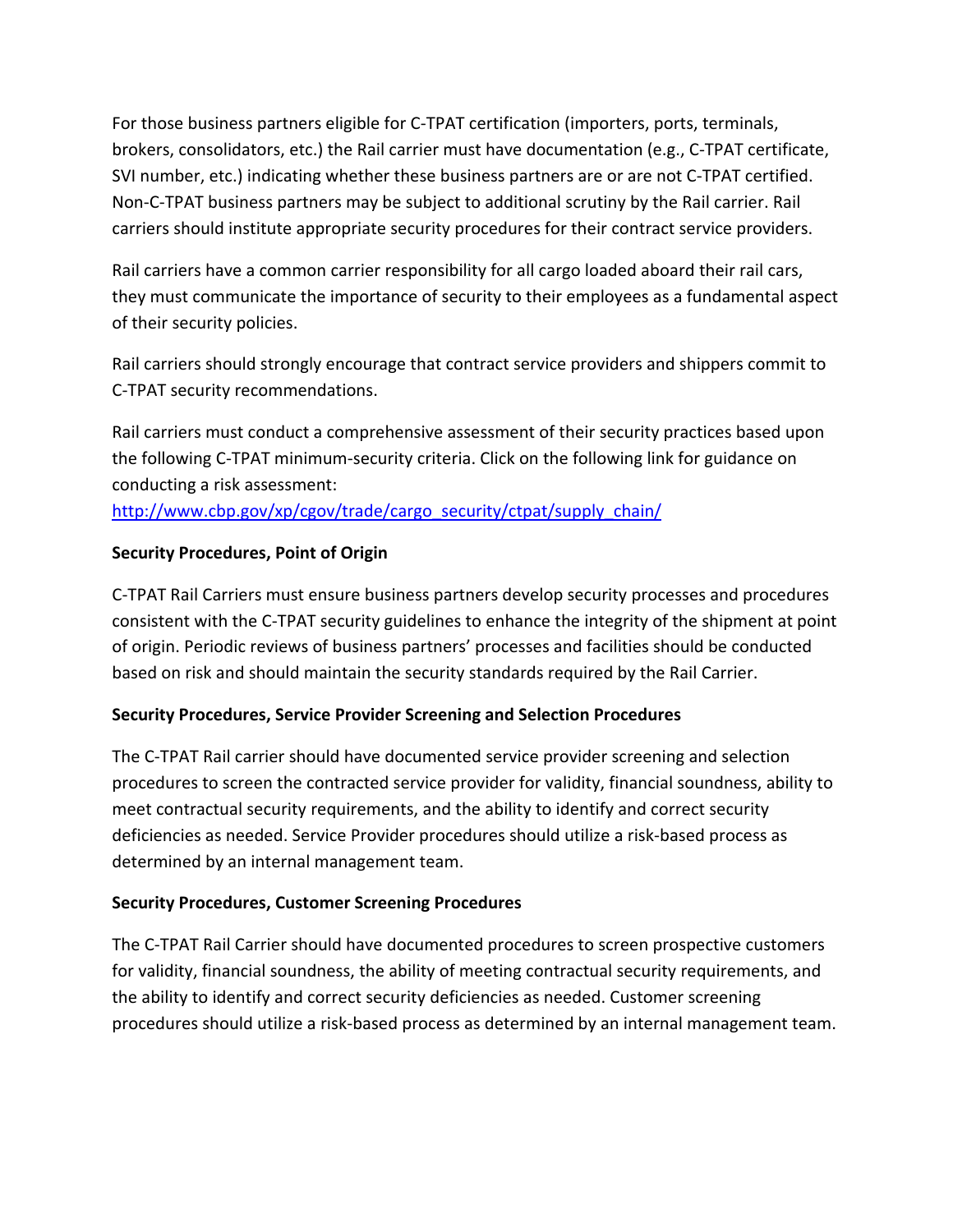## **Container Security, Container Inspection/Conveyance Security (Updated)**

Rail personnel should be trained to inspect their rail cars and locomotives, for anomalies. Training in conveyance searches should be adopted as part of the company's on‐the‐job training program. Training that is held should be recorded or documented in a personnel file of the employee that attended the training. A systematic inspection must be made prior to reaching the U.S. border. Procedures must be in place to verify the physical integrity of the cargo container structure prior to loading, to include the reliability of the locking mechanisms of the doors. An inspection process is recommended for all full and empty containers: Full: Left side, Right side, Roof, Outside doors, hinges, hasps, Undercarriage, Empty: Front wall, Left side, Right side, Floor, Ceiling/Roof Inside/Outside doors, hinges, hasps, Outside/Undercarriage

During required on‐ground safety inspections of rolling stock entering the U.S., conduct security inspections for any apparent signs of tampering, sabotage, attached explosives, contraband, stowaways, and other unusual or prohibited items. It is understood that railroads must comply with the Federal Railroad Safety Act and the Hazardous Materials Transportation Act. CBP will work in partnership with the rail carriers to identify specific information regarding what factors, practices or risks are relevant including the use of non‐intrusive gamma ray technology or other inspections.

Rail carriers must maintain, to the extent feasible and practicable, locomotive and rail car integrity while the train is en route to the U.S. border by maintaining inventory information and movement records for each rail car. Rail carriers must record unannounced or unforeseen train stops.

Rail carriers must utilize existing tracking and monitoring processes to track conveyances while they are en route to the U.S. border. Unannounced or unforeseen train stops shall be documented.

Railroad supervision must ensure that tracking and monitoring processes are being adhered to.

## **Container Security, Container Seals (Updated)**

The sealing of rail cars, and intermodal maritime containers, along with continuous seal integrity are crucial elements of a secure supply chain, and remains a critical aspect of a rail carrier's commitment to C‐TPAT. To the extent practical, a high security seal should be affixed to all loaded rail cars bound for the U.S. All seals must meet or exceed the current PAS ISO 17712 standards for high security seals. Rail carriers crossing the U.S. border must also fully comply with seal verification rules and seal anomaly reporting requirements once promulgated and mandated by the U.S. government.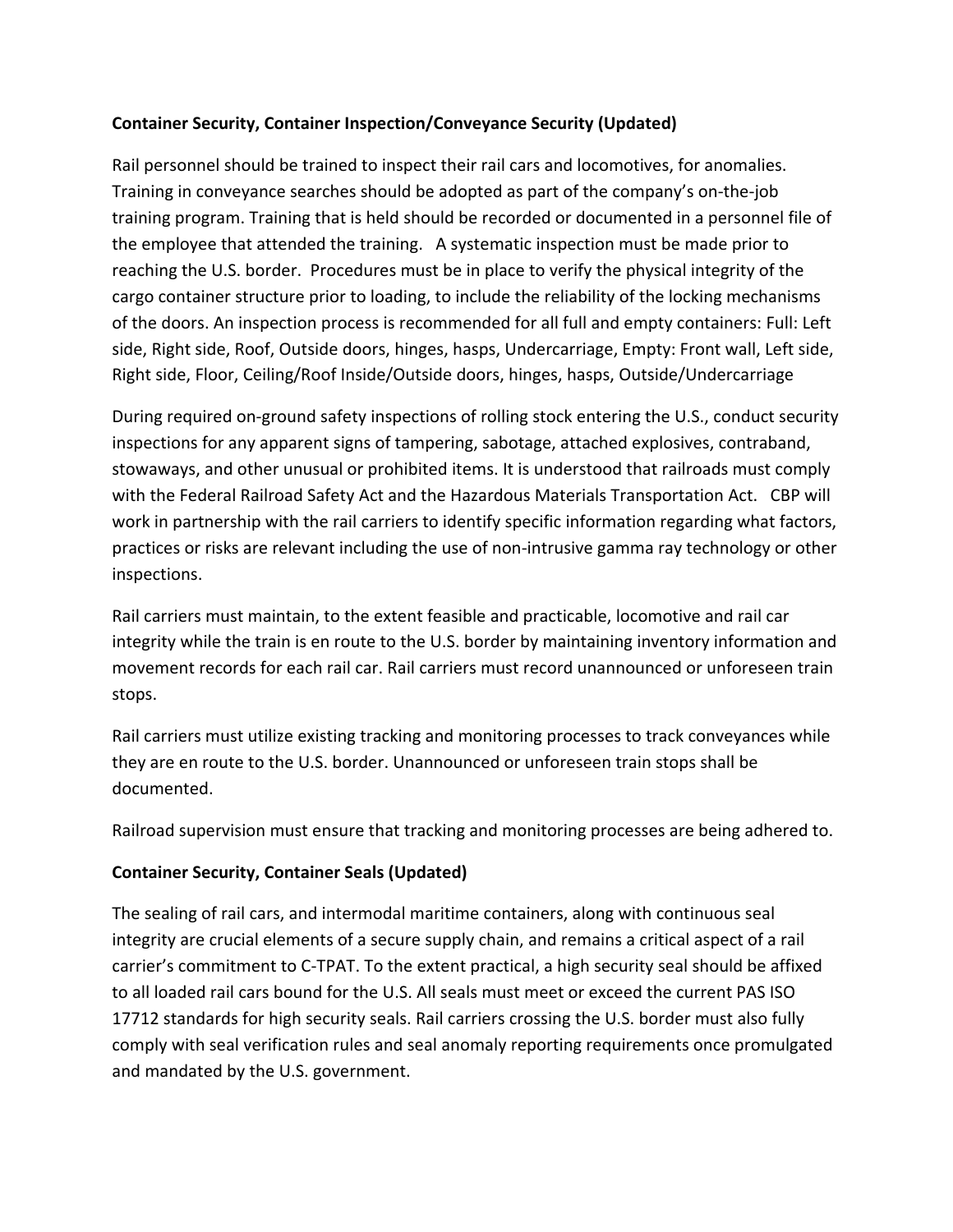Clearly defined written procedures must stipulate how seals in the rail carrier's possession are to be controlled during transit. These written procedures should be briefed to all rail crewmembers and there should be a mechanism to ensure that these procedures are understood and are being followed. These procedures must include: Verifying that the seal is intact, and if it exhibits evidence of tampering along the route. Properly documenting the original and second seal numbers.

Verify that the seal number and location of the seal is the same as stated by the shipper on the shipping documents. If the seal is removed in‐transit to the border, even by government officials, a second seal must be placed on the trailer, and the seal change must be documented.

Rail crewmembers must immediately notify the dispatcher that a seal was broken; by whom, and the second seal number, which was placed on the rail car.

The rail carrier must make immediate notification to the shipper, the customs broker and the importer of the placement of the second seal.

Written procedures must stipulate how unapplied seals in the rail carrier's possession are controlled. Rail carriers crossing the U.S. border must also fully comply with seal verification rules and seal anomaly reporting requirements once promulgated and mandated by the U.S. government.

## **Container Security, Container Storage**

Containers must be stored in a secure area to prevent unauthorized access and/or manipulation. Procedures must be in place for reporting and neutralizing unauthorized entry into containers or container storage areas.

## **Physical Access Controls, Employees (Updated)**

An employee identification system must be in place for positive identification and access control purposes. Employees should only be given access to high security areas such as dispatch centers if necessary for the performance of their duties. Railroad supervision or railroad police must adequately control the issuance and removal of employee, visitor and vendor identification badges. Procedures for the issuance, removal and changing of access devices (e.g. keys, key cards, etc.) must be documented. Establish employee identification measures for all employees. Conduct spot checks of identification as threat conditions warrant. To the extent feasible and practicable, and as threat conditions warrant, restrict the access of contractors and visitors to non‐public areas of company‐designated critical infrastructure and monitor the activities of visitors in or around such infrastructure.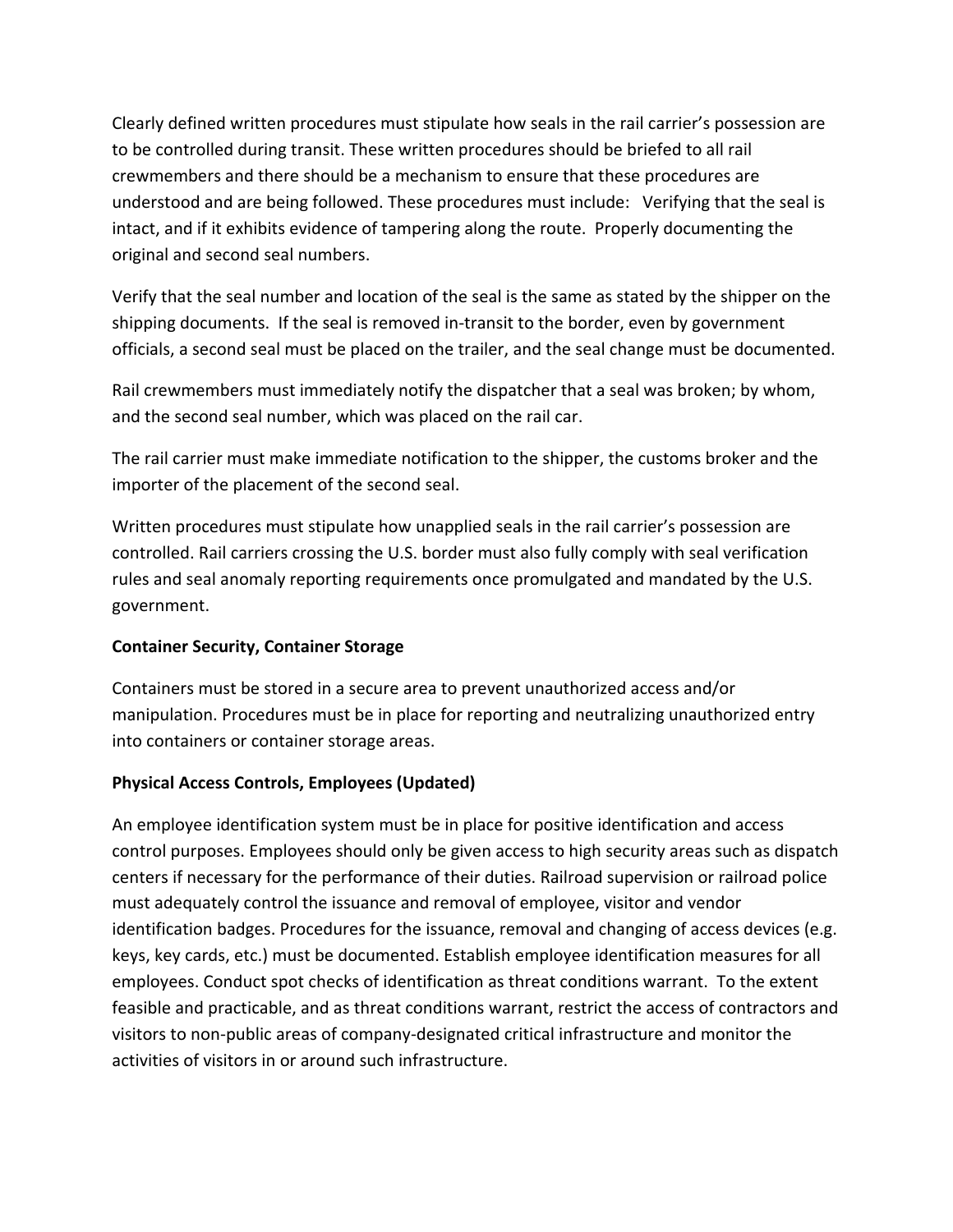#### **Physical Access Controls ,Visitors Controls**

Visitors must present photo identification for documentation purposes upon arrival. All visitors should be escorted and visibly display temporary identification.

#### **Physical Access Controls, Deliveries (including mail)**

Proper vendor ID and/or photo identification must be presented for documentation purposes upon arrival by all vendors. Arriving packages and mail should be periodically screened before being disseminated.

#### **Physical Access Controls, Challenging and Removing Unauthorized Persons (Updated)**

Procedures must be in place to identify, challenge and address unauthorized/unidentified persons. Reinforce the need for employees to immediately report to the proper authorities all suspicious persons, activities, or objects encountered.

Implement measures to deter unauthorized entry and increase the probability of detection at company‐designated critical infrastructure. Provide safety and security training for employees at facilities where international shipments are handled.

Establish procedures to detect or deter unmanifested material and unauthorized personnel from gaining access to trains crossing into the United States.

Focus proactive community safety and security outreach and trespasser abatement programs in areas adjacent to company‐designated critical infrastructure to reduce the likelihood of unauthorized individuals on company property and to enhance public awareness of the importance for reporting suspicious activity.

## **Personnel Security, Pre‐Employment Verification (Updated)**

Written and verifiable processes must be in place to screen prospective rail employees and to periodically check current employees. Application information, such as employment history and references must be verified prior to employment.

## **Personnel Security, Background checks/investigations (Updated)**

Depending on the sensitivity of the position and consistent with foreign, federal, state and local regulations, background checks and investigations shall be conducted for current and prospective employees as appropriate and as required by foreign, federal, state and local regulations. Conduct background checks on all new railroad employees. Once employed, periodic checks and reinvestigations should be performed based on cause, and/or the sensitivity of the employee's position.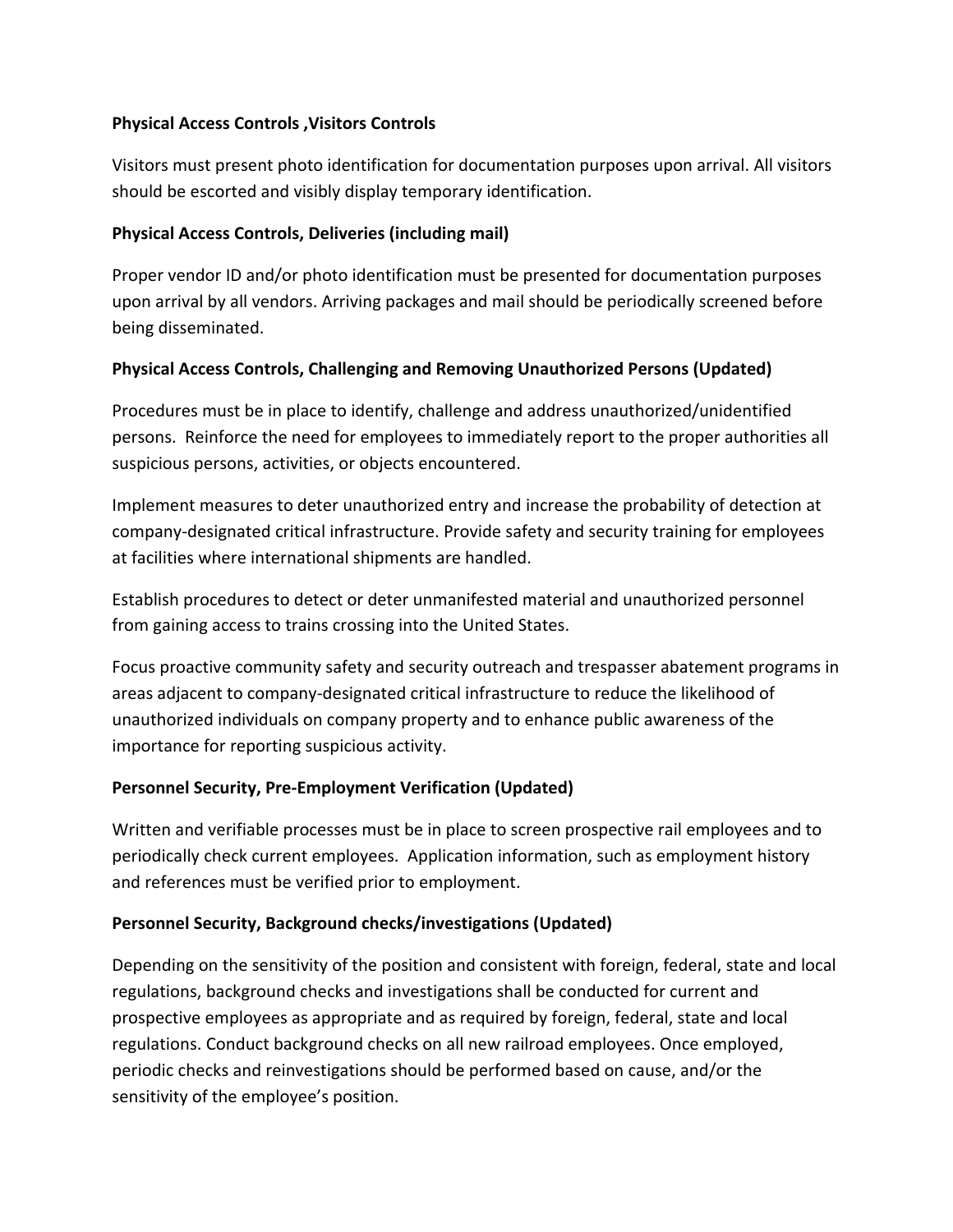## **Personnel Security, Personnel Termination Procedures**

Companies must have procedures in place to remove identification, facility, and system access for terminated employees.

#### **Procedural Security (Updated)**

Security measures must be in place to ensure the integrity and security of processes relevant to the transportation, handling, and storage of cargo in the supply chain. Procedures must be in place to prevent, detect, or deter unmanifested material and unauthorized personnel from gaining access to rail cars and locomotives. Procedures must be in place to ensure that all documentation used in the clearing of merchandise/cargo, is legible, complete, accurate and protected against the exchange, loss or introduction of erroneous information. Documentation control must include safeguarding computer access and information.

Security procedures should be implemented that restricts access to the rail car and locomotive and prevents the lading of contraband while en-route from facilities in international locations to the United States.

Procedures must be in place to record and immediately report all anomalies regarding train crew personnel to U.S. Customs and Border Protection. Likewise, rail companies should investigate all suspicious activity and report it to the proper authority.

## **Procedural Security, Manifesting Procedures (Updated)**

Procedures must be in place to ensure that the information in the carrier's cargo manifest accurately reflects the information provided to the carrier by the shipper or its agent, and is filed with CBP in a timely manner. Documentation control must include safeguarding computer access and information.

To help ensure the integrity of cargo received from abroad, procedures must be in place to ensure that information received from business partners is reported accurately and timely. Ensure that all bills of lading and other documentation submitted for cargo is complete and a system in place to verify the accuracy of the weight, marks and quantity of the shipment.

## **Procedural Security, Shipping & Receiving**

Arriving cargo should be reconciled against information on the cargo manifest. The cargo should be accurately described, weighed, labeled, marked, counted and verified. Departing cargo should be checked against purchase or delivery orders. Drivers delivering or receiving cargo must be positively identified before cargo is received or released.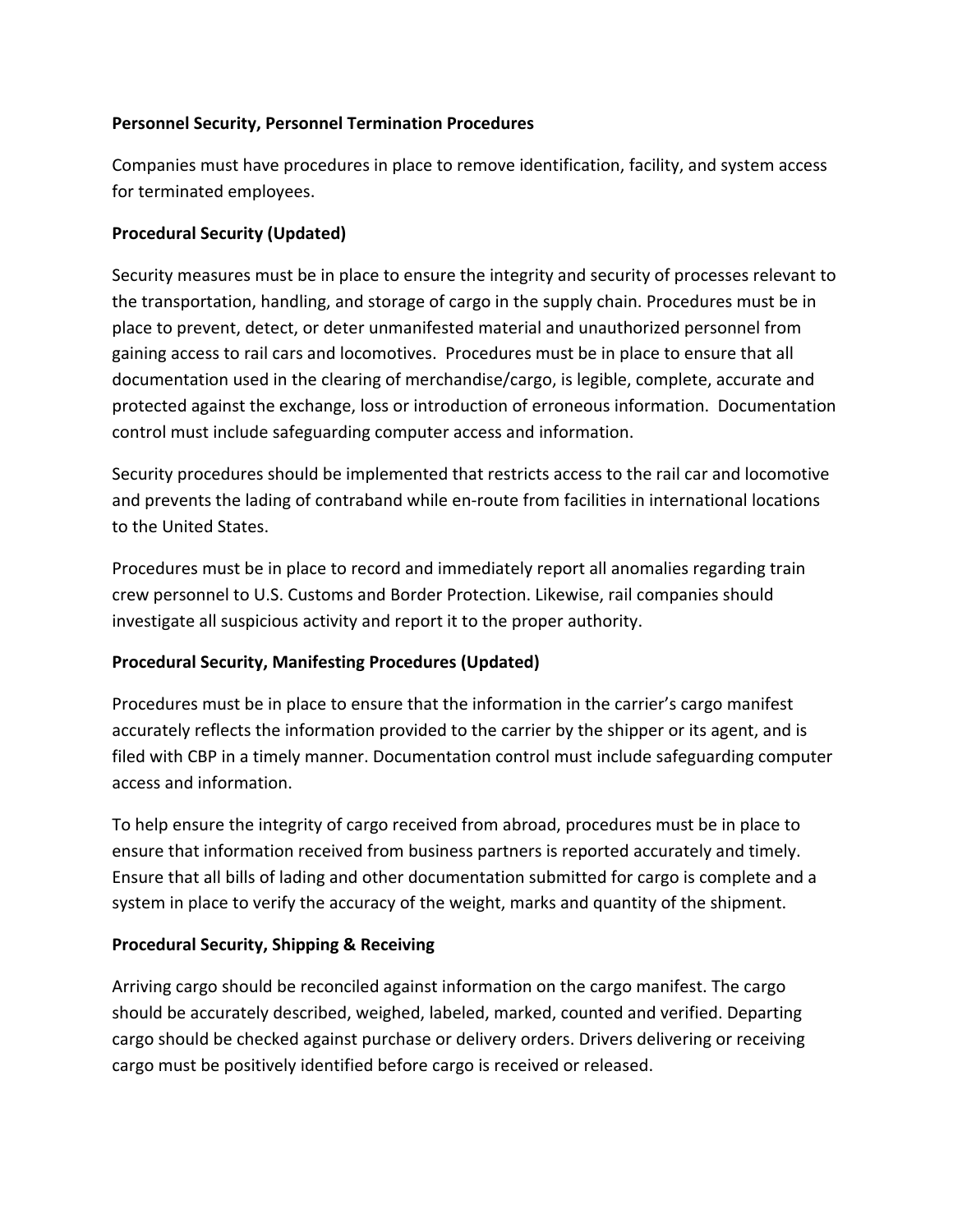## **Procedural Security, Cargo Discrepancies (Updated)**

All instances of suspicious cargo shipments should be reported immediately to the nearest CBP port‐of‐entry or other nearest appropriate authority.

All shortages, overages and other significant discrepancies or anomalies must be resolved and/or investigated appropriately. CBP and/or other appropriate law enforcement agencies must be notified if illegal or suspicious activities are detected.

## **Security Training and Threat Awareness (Updated)**

A threat awareness program should be established and maintained by security personnel to recognize and foster awareness of the threat posed by drug smugglers and terrorists. Employees must be made aware of the procedures the rail carrier has in place to address a situation and how to report it. Additionally, specific training should be offered to assist employees in maintaining rolling stock integrity, recognizing internal conspiracies, and protecting access controls. Establish an employee security awareness‐training program to include procedures to recognize suspicious activity and report security concerns. During required on‐ground safety inspections of international shipments inspect for any apparent signs of tampering, sabotage, attached explosives, and other suspicious items. Train employees to recognize suspicious activity and report security concerns found during inspections and in transit. Implement a policy to preclude unnecessary disclosure of sensitive information.

## **Physical Security (Updated)**

Procedures must be in place to prevent, detect, or deter unmanifested material and unauthorized personnel from gaining access to conveyance, including concealment in rail cars. Rail carriers should incorporate the following C-TPAT physical security criteria throughout their supply chains as applicable.

## **Physical Security, Fencing (Updated)**

Perimeter fencing should enclose areas deemed by the rail carrier to be a critical infrastructure. Perimeter fencing should enclose the areas around cargo handling and storage facilities. Interior fencing within a cargo handling structure should be used to segregate domestic, international, high value, and hazardous cargo. All fencing must be regularly inspected for integrity and damage.